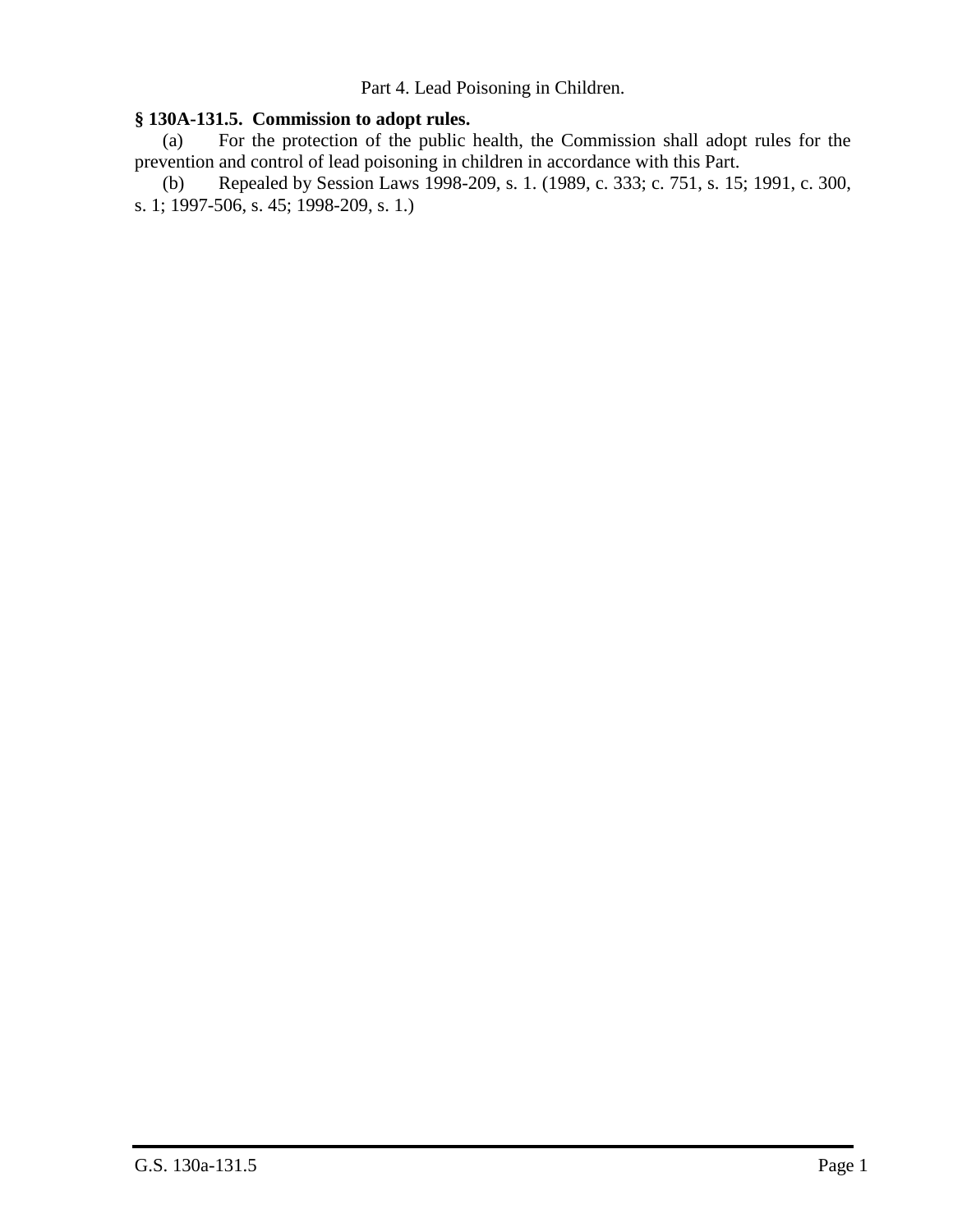# **§ 130A-131.7. Definitions.**

The following definitions apply in this Part:

- (1) "Abatement" means undertaking any of the following measures to eliminate a lead-based paint hazard:
	- a. Removing lead-based paint from a surface and repainting the surface.
	- b. Removing a component, such as a windowsill, painted with lead-based paint and replacing the component.
	- c. Enclosing a surface painted with lead-based paint with paneling, vinyl siding, or another approved material.
	- d. Encapsulating a surface painted with lead-based paint with a sealant.
	- e. Any other measure approved by the Commission.
- (2) "Child-occupied facility" means a building, or portion of a building, constructed before 1978, regularly visited by a child who is less than six years of age. Child-occupied facilities may include, but are not limited to, child care facilities, preschools, nurseries, kindergarten classrooms, schools, clinics, or treatment centers including the common areas, the grounds, any outbuildings, or other structures appurtenant to the facility.
- (3) "Confirmed lead poisoning" means a blood lead concentration of 10 micrograms per deciliter or greater determined by the lower of two consecutive blood tests within a 12-month period.
- (4) "Department" means the Department of Environmental Quality or its authorized agent.
- (5) "Elevated blood lead level" means a blood lead concentration of five micrograms per deciliter or greater determined by the lower of two consecutive blood tests within a 12-month period.
- (6) "Lead-based paint hazard" means a condition that is likely to result in exposure to lead-based paint or to soil or dust that contains lead at a concentration that constitutes a lead poisoning hazard.
- (7) "Lead poisoning hazard" means any of the following:
	- a. Any lead-based paint or other substance that contains lead in an amount equal to or greater than 1.0 milligrams lead per square centimeter as determined by X-ray fluorescence or five-tenths of a percent (0.5%) lead by weight as determined by chemical analysis: (i) on any readily accessible substance or chewable surface on which there is evidence of teeth marks or mouthing; or (ii) on any other deteriorated or otherwise damaged interior or exterior surface.
	- b. Any substance that contains lead intended for use by children less than six years of age in an amount equal to or greater than 0.06 percent (0.06%) lead by weight as determined by chemical analysis.
	- c. Any concentration of lead dust that is equal to or greater than 40 micrograms per square foot on floors or 250 micrograms per square foot on interior windowsills, vinyl miniblinds, bathtubs, kitchen sinks, or lavatories.
	- d. Any lead-based paint or other substance that contains lead on a friction or impact surface that is subject to abrasion, rubbing, binding, or damage by repeated contact and where the lead dust concentrations on the nearest horizontal surface underneath the friction or impact surface are equal to or greater than 40 micrograms per square foot on floors or 250 micrograms per square foot on interior windowsills.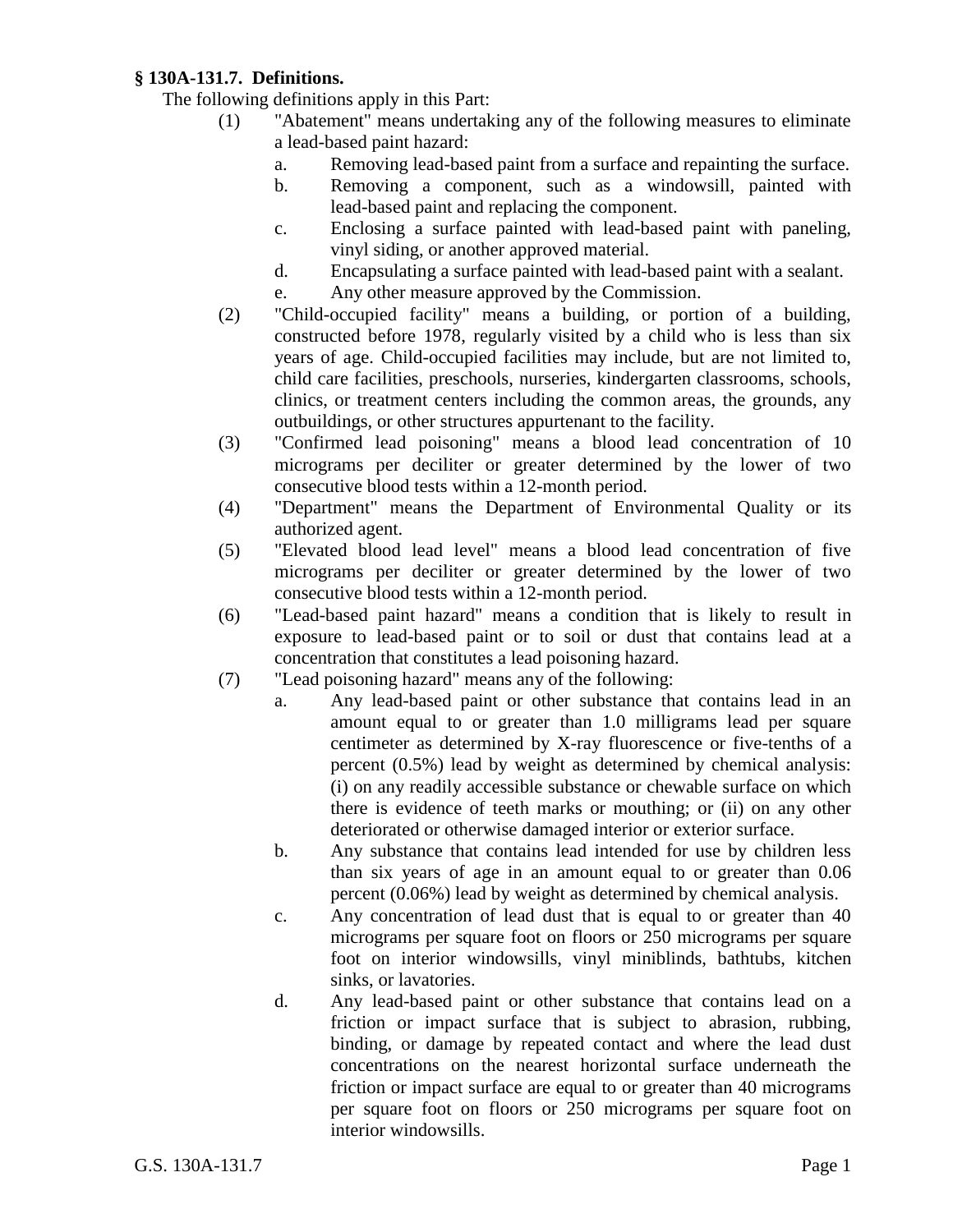- e. Any concentration of lead in bare soil in play areas, gardens, pet sleeping areas, and areas within three feet of a residential housing unit or child-occupied facility equal to or greater than 400 parts per million. Any concentration of lead in bare soil in other locations of the yard equal to or greater than 1,200 parts per million.
- f. Any ceramic ware generating equal to or greater than three micrograms of lead per milliliter of leaching solution for flatware or 0.5 micrograms of lead per milliliter for cups, mugs, and pitchers as determined by Method 973.32 of the Association of Official Analytical Chemists.
- g. Any concentration of lead in drinking water equal to or greater than 15 parts per billion.
- (8) "Lead-safe housing" is housing that was built since 1978 or has been tested by a person that has been certified to perform risk assessments and found to have no lead-based paint hazard within the meaning of the Residential Lead-Based Paint Reduction Act of 1992, 42 U.S.C. § 4851b(15).
- (9) "Maintenance standard" means the following:
	- a. Using safe work practices, repairing and repainting areas of deteriorated paint inside a residential housing unit and for single-family and duplex residential dwelling built before 1950, repairing and repainting areas of deteriorated paint on interior and exterior surfaces;
	- b. Cleaning the interior of the unit to remove dust that constitutes a lead poisoning hazard;
	- c. Adjusting doors and windows to minimize friction or impact on surfaces;
	- d. Subject to the occupant's approval, appropriately cleaning any carpets;
	- e. Taking such steps as are necessary to ensure that all interior surfaces on which dust might collect are readily cleanable; and
	- f. Providing the occupant or occupants all information required to be provided under the Residential Lead-Based Paint Hazard Reduction Act of 1992, and amendments thereto.
- (10) "Managing agent" means any person who has charge, care, or control of a building or part thereof in which dwelling units or rooming units are leased.
- (11), (12) Repealed by Session Laws 2003-150, s. 1, effective July 1, 2003.
- (13) "Readily accessible substance" means any substance that can be ingested or inhaled by a child less than six years of age or by a pregnant woman. Readily accessible substances include deteriorated paint that is peeling, chipping, cracking, flaking, or blistering to the extent that the paint has separated from the substrate. Readily accessible substances also include soil, water, toys, vinyl miniblinds, bathtubs, lavatories, doors, door jambs, stairs, stair rails, windows, interior windowsills, baseboards, and paint that is chalking.
- (14) "Regularly visits" means the presence at a residential housing unit or child-occupied facility on at least two different days within any week, provided that each day's visit lasts at least three hours and the combined weekly visits last at least six hours, and the combined annual visits last at least 60 hours.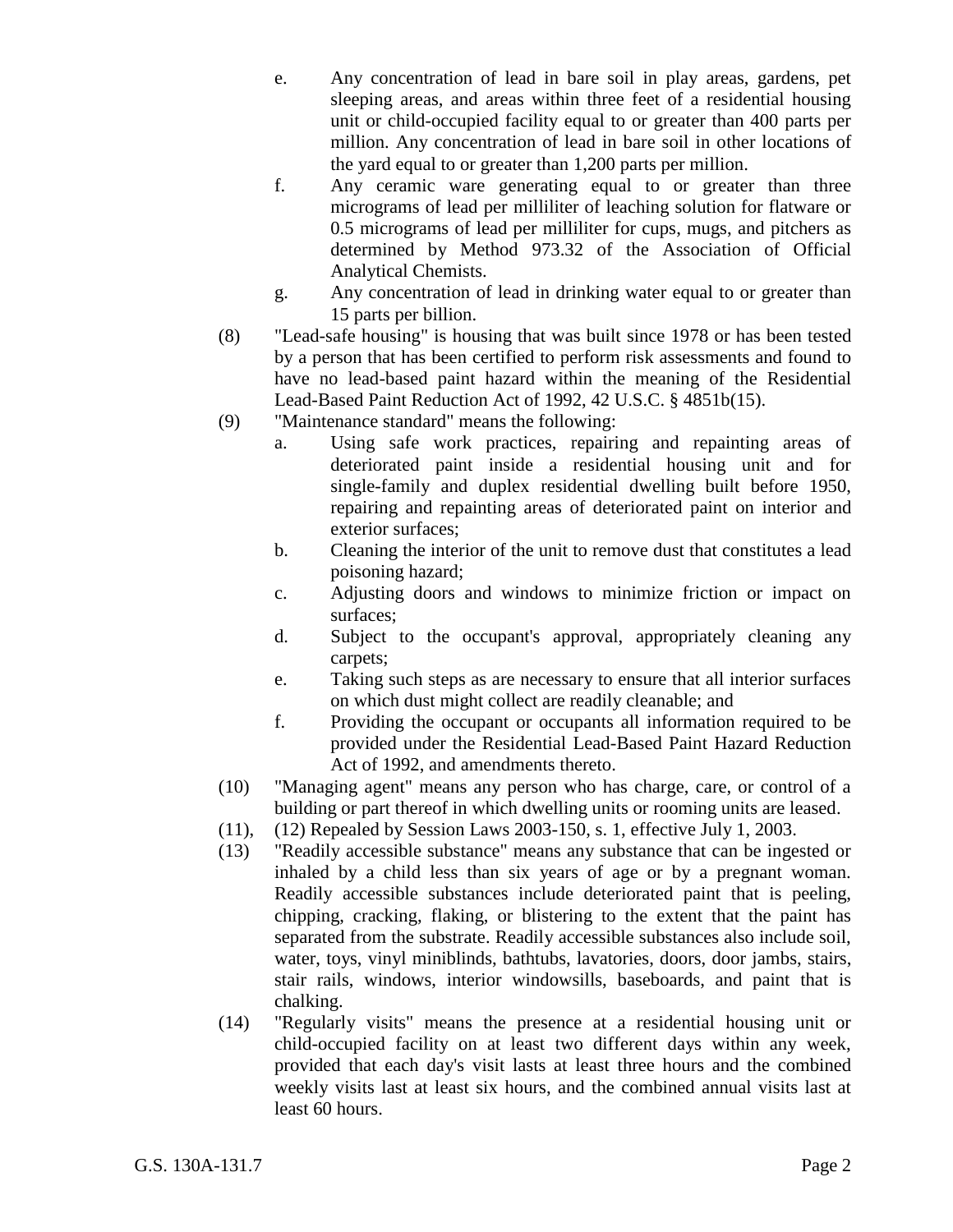- (15) "Remediation" means the elimination or control of lead poisoning hazards by methods approved by the Department.
- (16) "Residential housing unit" means a dwelling, dwelling unit, or other structure, all or part of which is designed or used for human habitation, including the common areas, the grounds, any outbuildings, or other structures appurtenant to the residential housing unit.
- (17) "Supplemental address" means a residential housing unit or child-occupied facility where a child with confirmed lead poisoning regularly visits or attends. Supplemental address also means a residential housing unit or child-occupied facility where a child resided, regularly visited, or attended within the six months immediately preceding the determination of confirmed lead poisoning. (1997-443, ss. 11A.123, 15.30(b); 1998-209, s. 2; 2003-150, s. 1; 2015-241, s. 14.30(u); 2017-57, s. 11E.6(b).)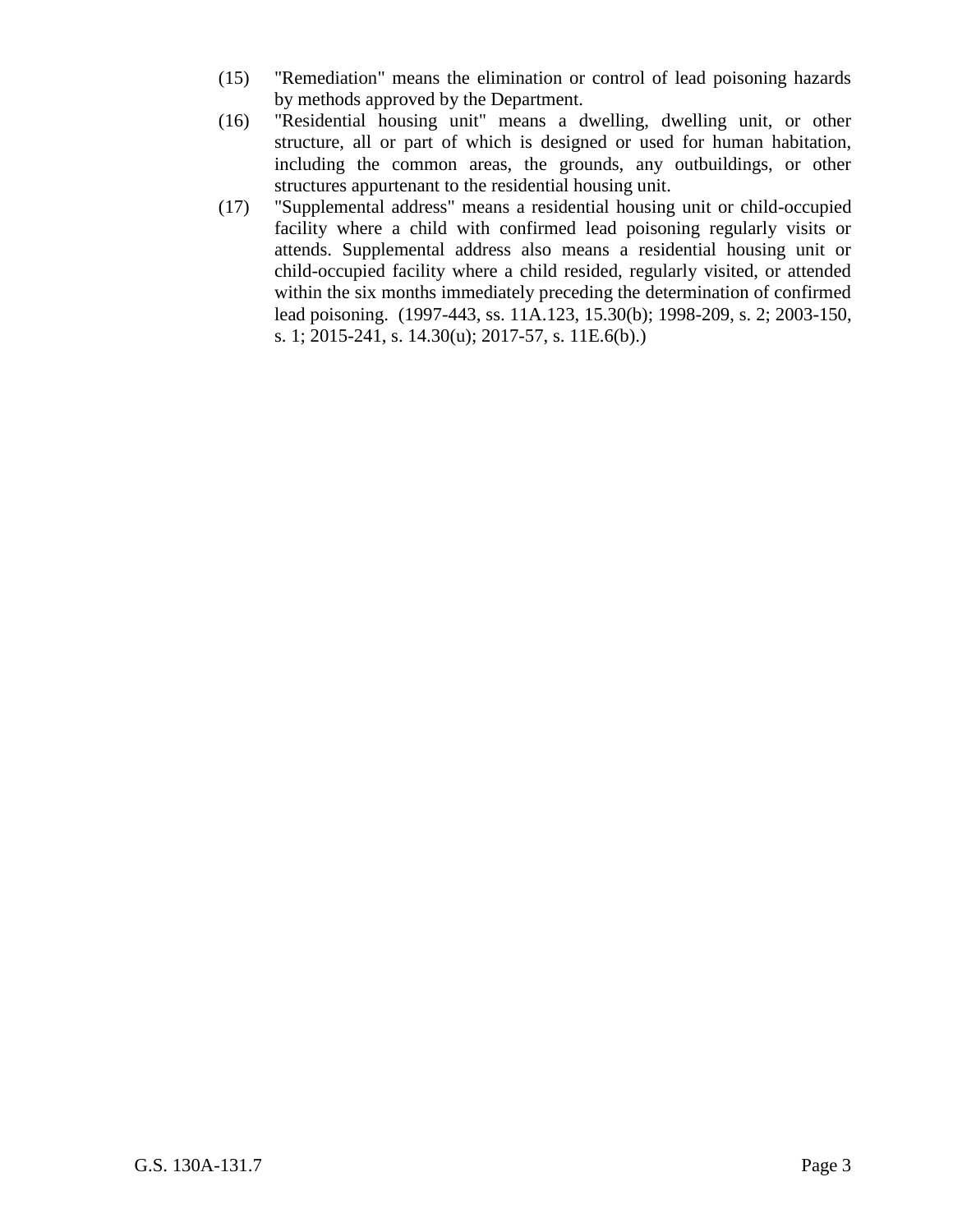# **§ 130A-131.8. Laboratory reports.**

(a) All laboratories doing business in this State shall report to the Department all environmental lead test results and blood lead test results for children less than six years of age and for individuals whose ages are unknown at the time of testing. Reports shall be made by electronic submission within five working days after test completion.

- (b) Reports of blood lead test results shall contain all of the following:
	- (1) The child's full name, date of birth, sex, race, ethnicity, address, and Medicaid number, if any.
	- (2) The name, address, and telephone number of the requesting health care provider.
	- (3) The name, address, and telephone number of the testing laboratory.
	- (4) The laboratory results, whether the specimen type is venous or capillary; the laboratory sample number, and the dates the sample was collected and analyzed.
- (c) Reports of environmental lead test results shall contain all of the following:
	- (1) The address where the samples were collected.
	- (2) Sample type, such as dust, paint, soil, or water.
	- (3) Surface type, such as floor, window sill, or window trough.
	- (4) Collection location.
	- (5) The name, address, and telephone number of the testing laboratory.
	- (6) The laboratory results, unit of measurement, the laboratory sample number, and the dates the sample was collected and analyzed. (1997-443, s. 15.30(b); 2003-150, s. 2; 2009-484, s. 1.)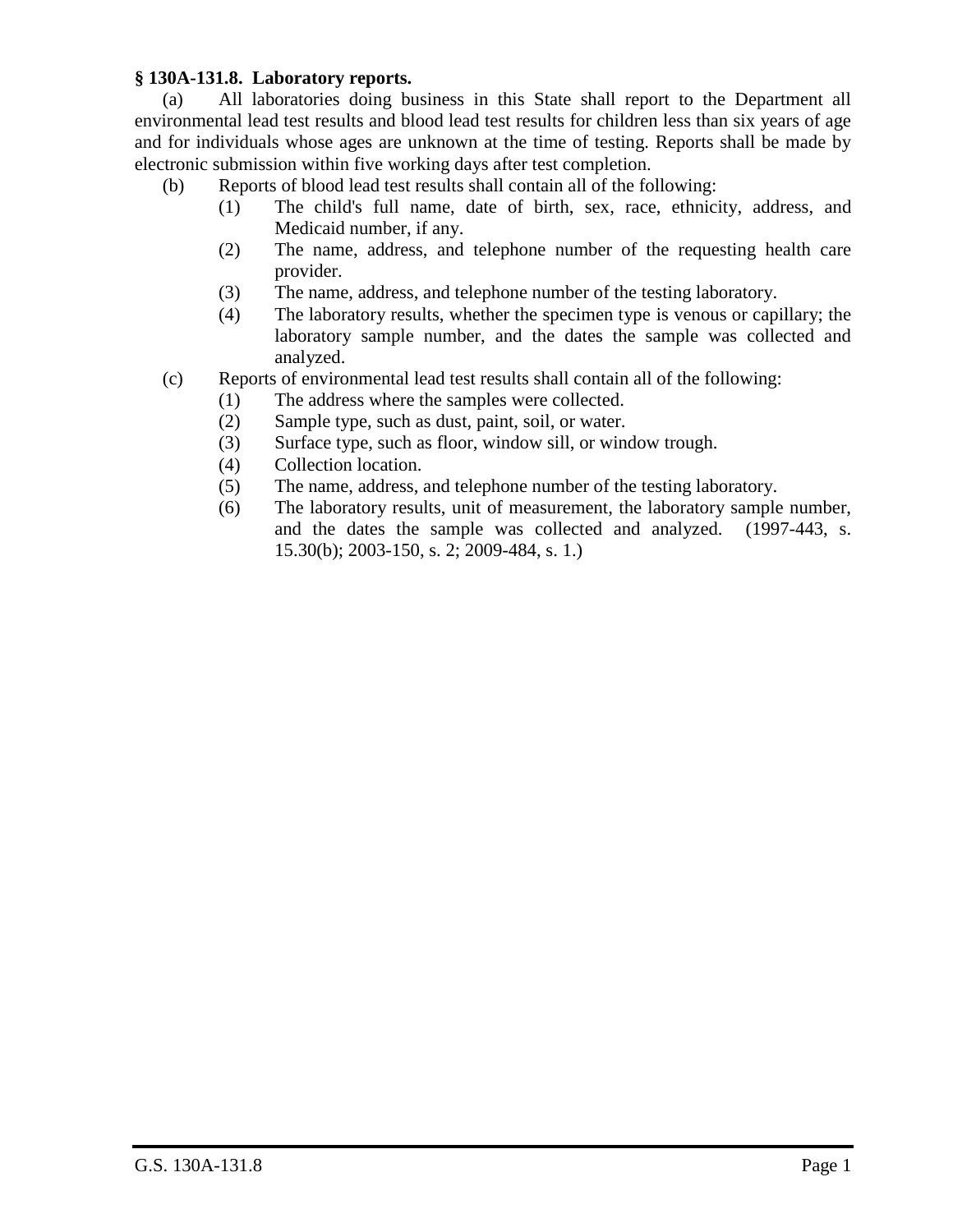#### **§ 130A-131.9. Examination and testing.**

When the Department has a reasonable suspicion that a child less than six years of age has an elevated blood lead level or a confirmed lead poisoning, the Department may require that child to be examined and tested within 30 days. The Department shall require from the owner, managing agent, or tenant of the residential housing unit or child-occupied facility information on each child who resides in, regularly visits, or attends, or, who has within the past six months, resided in, regularly visited, or attended the unit or facility. The information required shall include each child's name and date of birth, the names and addresses of each child's parents, legal guardian, or full-time custodian. The owner, managing agent, or tenant shall submit the required information within 10 days of receipt of the request from the Department. (1997-443, s. 15.30(b); 2003-150, s. 3.)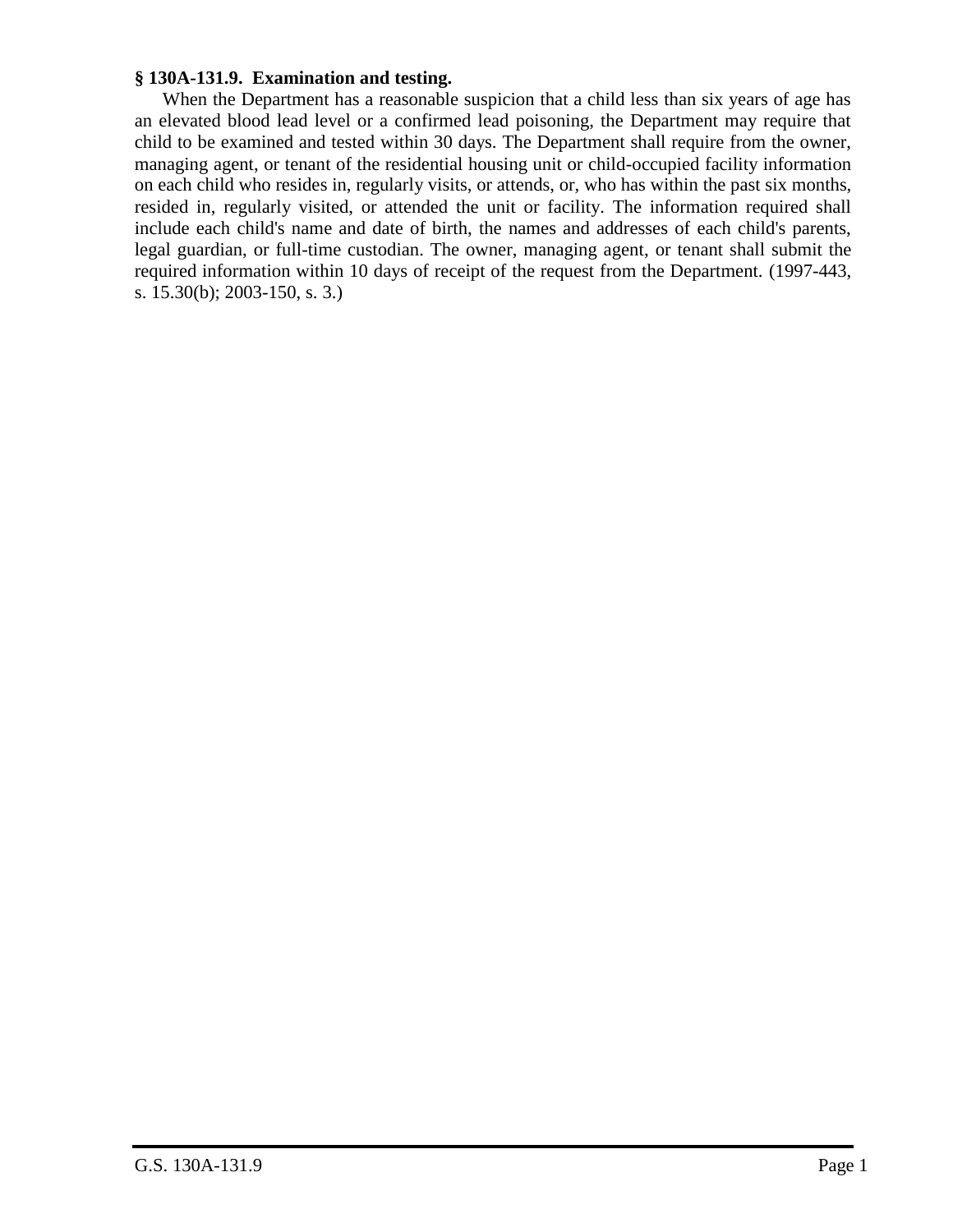## **§ 130A-131.9A. Investigation to identify lead poisoning hazards.**

(a) When the Department learns of confirmed lead poisoning, the Department shall conduct an investigation to identify the lead poisoning hazards to children and pregnant women. The Department shall investigate the residential housing unit where the child or pregnant woman with confirmed lead poisoning resides. The Department shall also investigate the supplemental addresses of the child or pregnant woman who has confirmed lead poisoning.

(a1) When the Department learns of an elevated blood lead level, the Department shall, upon informed consent, investigate the residential housing unit where the child or pregnant woman with the elevated blood level resides. When consent to investigate is denied, the child or pregnant woman with the elevated blood lead level cannot be located, or the child's parent or guardian fails to respond, the Department shall document the denial of consent, inability to locate, or failure to respond.

(b) The Department shall also conduct an investigation when it reasonably suspects that a lead poisoning hazard to children or pregnant women exists in a residential housing unit or child-occupied facility occupied, regularly visited, or attended by a child less than six years of age or a pregnant woman.

(c) In conducting an investigation, the Department may take samples of surface materials, or other materials suspected of containing lead, for analysis and testing. If samples are taken, chemical determination of the lead content of the samples shall be by atomic absorption spectroscopy or equivalent methods approved by the Department. (1997-443, s. 15.30(b); 2003-150, s. 4; 2017-57, s. 11E.6(c).)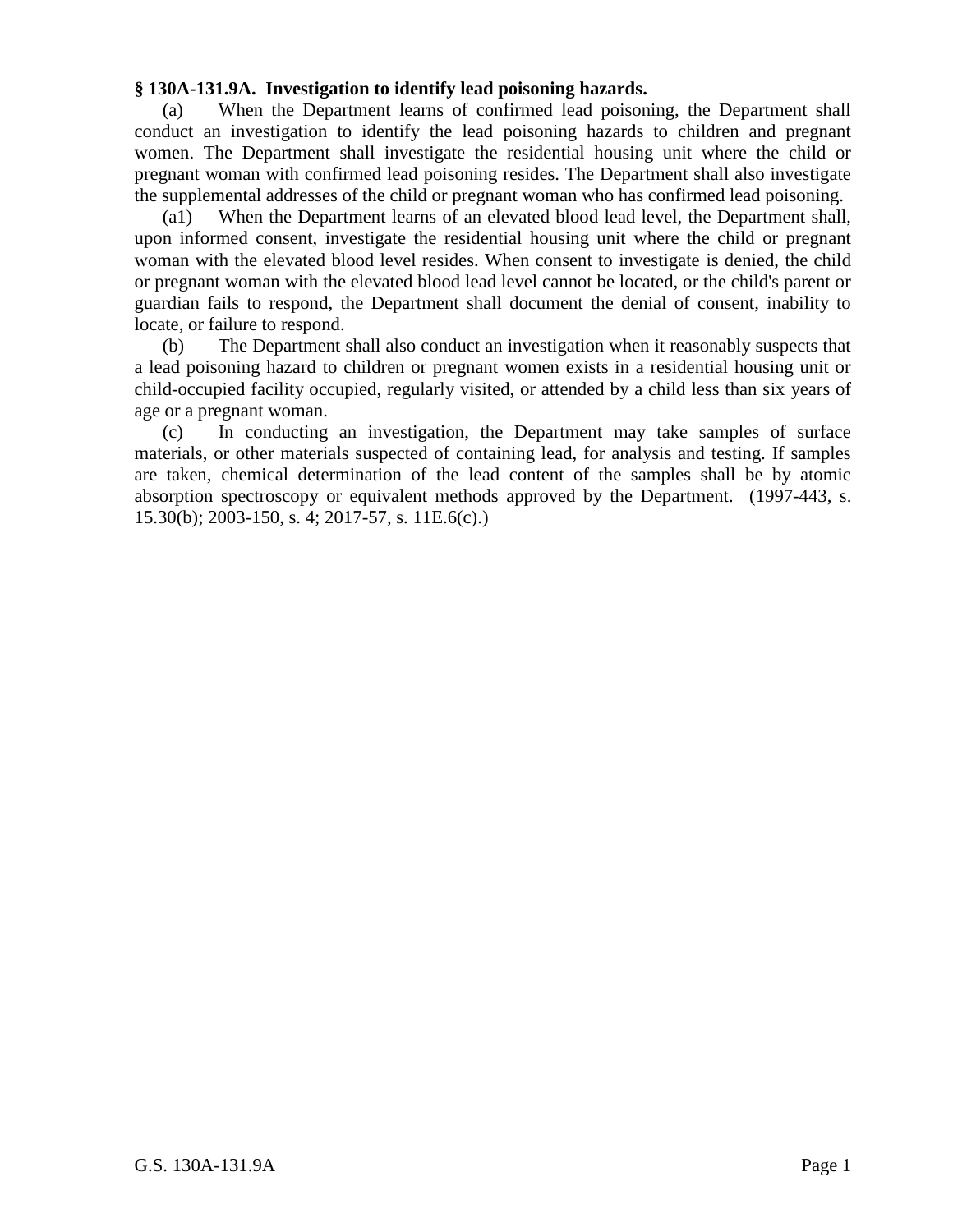## **§ 130A-131.9B. Notification.**

Upon determination that a lead poisoning hazard exists, the Department shall give written notice of the lead poisoning hazard to the owner or managing agent of the residential housing unit or child-occupied facility and to all persons residing in, attending, or regularly visiting the unit or facility. The written notice to the owner or managing agent shall include a list of possible methods of remediation. (1997-443, s. 15.30(b); 2003-150, s. 5.)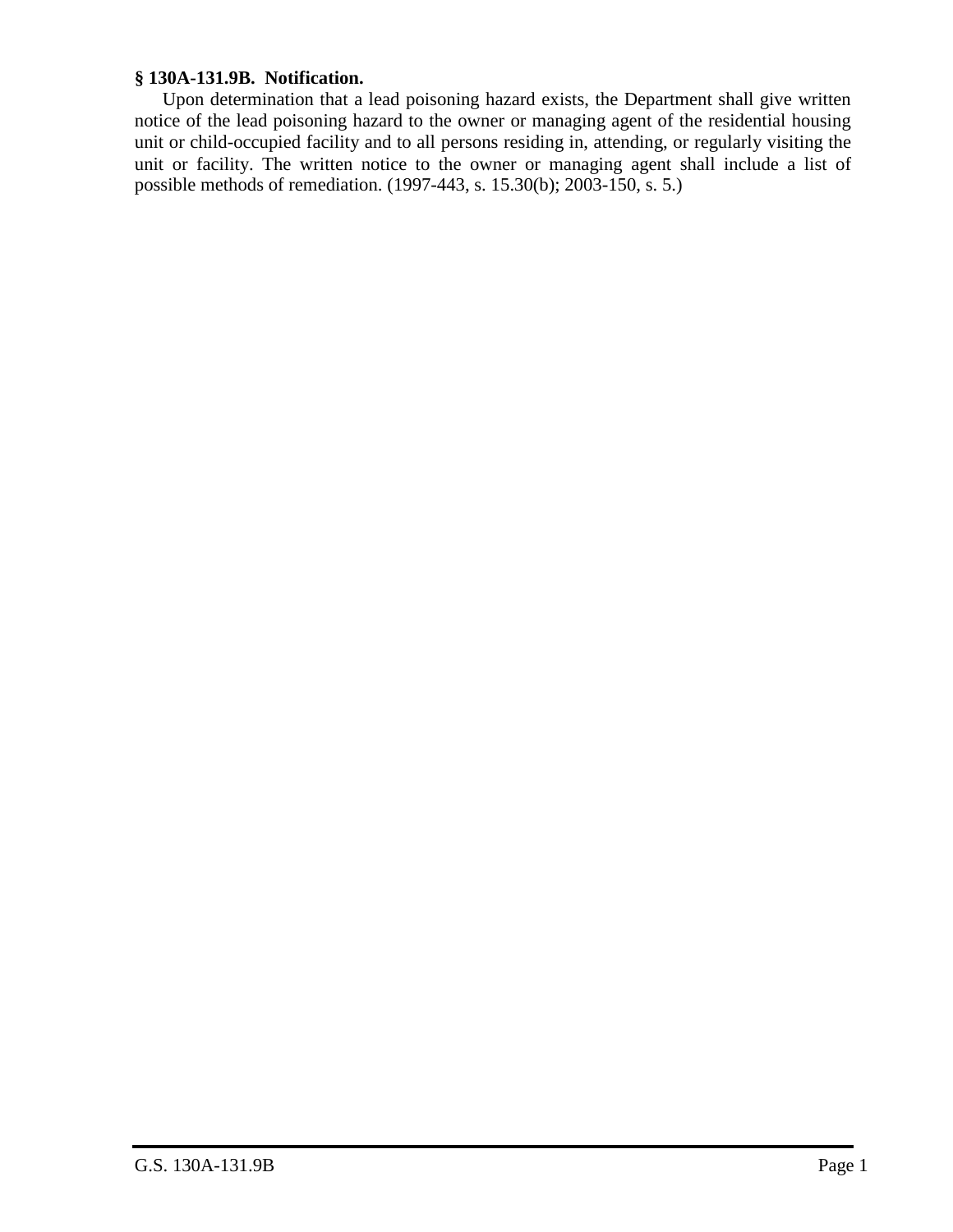#### **§ 130A-131.9C. Abatement and remediation.**

(a) Upon determination that a child less than six years of age or a pregnant woman has a confirmed lead poisoning of 10 micrograms per deciliter or greater and that child or pregnant woman resides in a residential housing unit containing lead poisoning hazards, the Department shall require remediation of the lead poisoning hazards. The Department shall also require remediation of the lead poisoning hazards identified at the supplemental addresses of a child less than six years of age or a pregnant woman with a confirmed lead poisoning of 10 micrograms per deciliter or greater.

(b) When remediation of lead poisoning hazards is required under subsection (a) of this section, the owner or managing agent shall submit a written remediation plan to the Department within 14 days of receipt of the lead poisoning hazard notification and shall obtain written approval of the plan before initiating remediation activities. The remediation plan shall comply with subsections  $(g)$ ,  $(h)$ , and  $(i)$  of this section.

(c) If the remediation plan submitted fails to meet the requirements of this section, the Department shall issue an order requiring submission of a modified plan. The order shall indicate the modifications that shall be made to the remediation plan and the date that the plan as modified shall be submitted to the Department.

(d) If the owner or managing agent does not submit a remediation plan within 14 days, the Department shall issue an order requiring submission of a remediation plan within five days of receipt of the order.

(e) The owner or managing agent shall notify the Department and the occupants of the dates of remediation activities at least three days before commencement of the activities.

(f) Remediation of the lead poisoning hazards shall be completed within 60 days of the Department's approval of the remediation plan. If the remediation activities are not completed within 60 days, the Department shall issue an order requiring completion of the activities. An owner or managing agent may apply to the Department for an extension of the deadline. The Department may issue an order extending the deadline for 30 days upon proper written application by the owner or managing agent.

(g) All of the following methods of remediation of lead-based paint hazards are prohibited:

- (1) Stripping paint on-site with methylene chloride-based solutions.
- (2) Torch or flame burning.
- (3) Heating paint with a heat gun above 1,100 degrees Fahrenheit.
- (4) Covering with new paint or wallpaper unless all readily accessible lead-based paint has been removed.
- (5) Uncontrolled abrasive blasting, machine sanding, or grinding, except when used with High Efficiency Particulate Air (HEPA) exhaust control that removes particles of 0.3 microns or larger from the air at ninety-nine and seven-tenths percent (99.7%) or greater efficiency.
- (6) Uncontrolled waterblasting.
- (7) Dry scraping, unless used in conjunction with heat guns, or around electrical outlets, or when treating no more than two square feet on interior surfaces, or no more than 20 square feet on exterior surfaces.

(h) All lead-containing waste and residue shall be removed and disposed of in accordance with applicable federal, State, and local laws and rules. Other substances containing lead that are intended for use by children less than six years of age or pregnant women and vinyl miniblinds that constitute a lead poisoning hazard shall be removed and disposed of in accordance with applicable federal, State, and local laws and rules.

(i) All remediation plans shall require that the lead poisoning hazards be reduced to the following levels: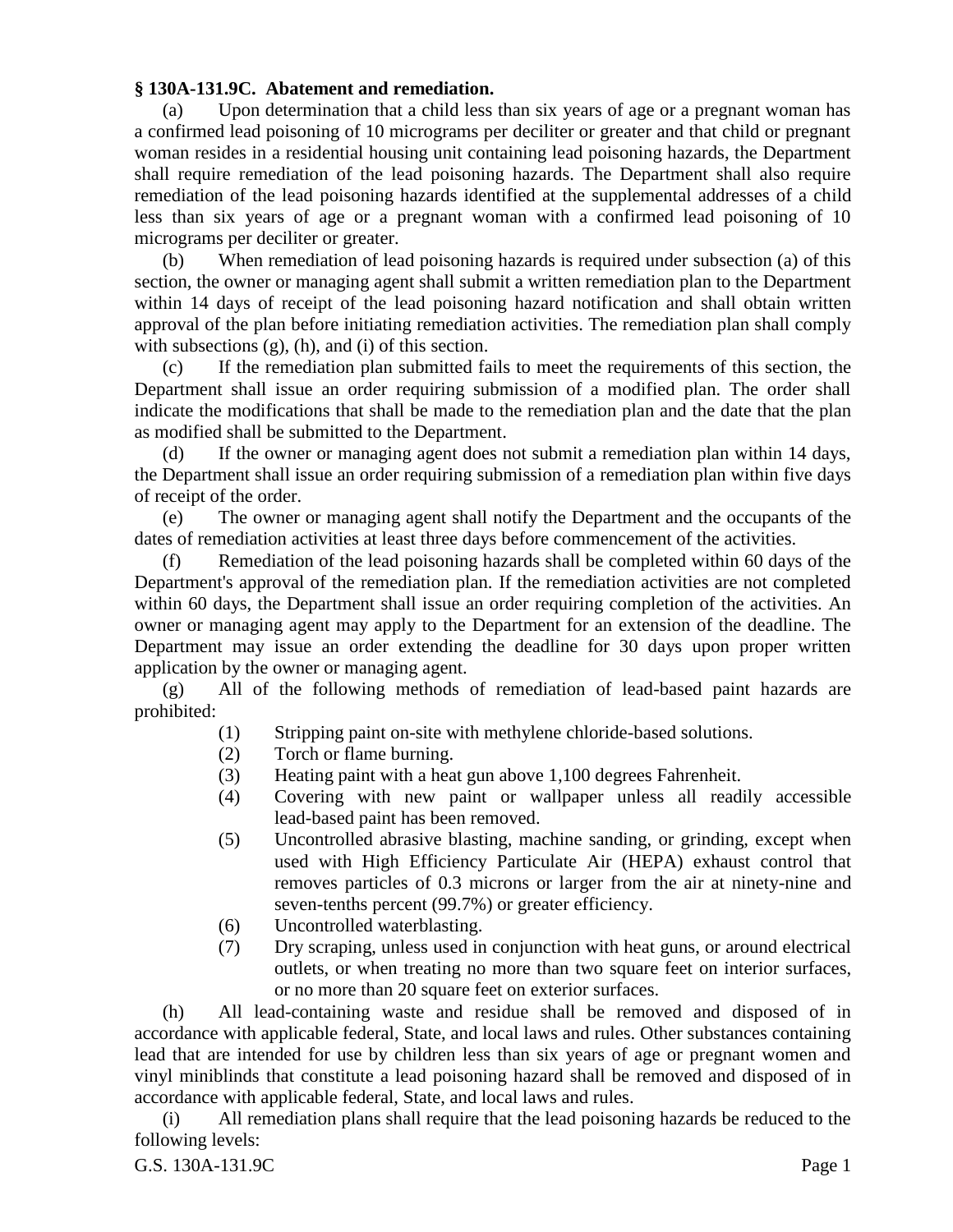- (1) Fewer than 40 micrograms per square foot for lead dust on floors.
- (2) Fewer than 250 micrograms per square foot for lead dust on interior windowsills, bathtubs, kitchen sinks, and lavatories.
- (3) Fewer than 400 micrograms per square foot for lead dust on window troughs.
- (4) Fewer than 400 parts per million for lead in bare soil in play areas, gardens, pet sleeping areas, and areas within three feet of the residential housing unit or child-occupied facility. Lead in bare soil in other locations of the yard shall be reduced to less than 1,200 parts per million.
- (5) Fewer than 15 parts per billion for lead in drinking water.

(j) The Department shall verify by visual inspection that the approved remediation plan has been completed. The Department may also verify plan completion by residual lead dust monitoring and soil or drinking water lead level measurement.

(j1) Compliance with the maintenance standard satisfies the remediation requirements for confirmed lead poisoning cases identified on or after 1 October 1990 as long as all lead poisoning hazards identified on interior and exterior surfaces are addressed by remediation. Except for owner-occupied residential housing units, continued compliance shall be verified by means of an annual monitoring inspection conducted by the Department. For owner-occupied residential housing units, continued compliance shall be verified (i) by means of an annual monitoring inspection, (ii) by documentation that no child less than six years of age and no pregnant woman has resided in or regularly visited the residential housing unit within the past year, or (iii) by documentation that no child less than six years of age and no pregnant woman residing in or regularly visiting the unit has an elevated blood lead level.

(k) Removal of children or pregnant women from the residential housing unit or removal of children from the child-occupied facility shall not constitute remediation if the property continues to be used for a residential housing unit or child-occupied facility. The remediation requirements imposed in subsection (a) of this section apply so long as the property continues to be used as a residential housing unit or child-occupied facility. (1997-443, s. 15.30(b); 1998-209, s. 3; 2003-150, s. 6; 2017-57, s. 11E.6(d).)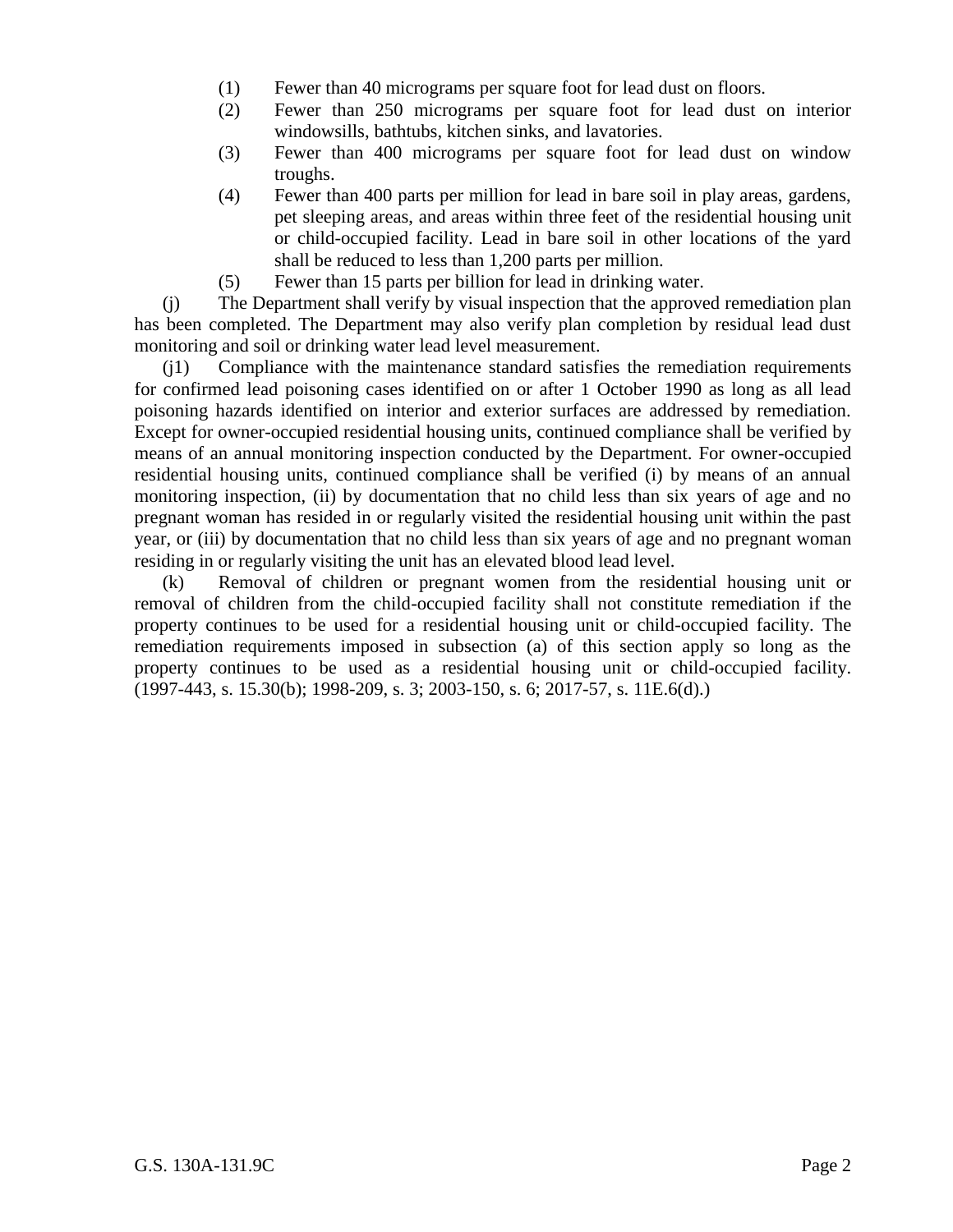#### **§ 130A-131.9D. Effect of compliance with maintenance standard.**

Any owner of a residential housing unit constructed prior to 1978 who is sued by a current or former occupant seeking damages for injuries allegedly arising from exposure to lead-based paint or lead-contaminated dust, shall not be deemed liable (i) for any injuries sustained by that occupant after the owner first complied with the maintenance standard defined under G.S. 130A-131.7 provided the owner has repeated the steps provided for in the maintenance standard annually for units in which children of less than six years of age have resided or regularly visited within the past year and obtained a certificate of compliance under G.S. 130A-131.9E annually during such occupancy; or (ii) if the owner is able to show by other documentation that compliance with the maintenance standard has been maintained during the period when the injuries were sustained; or (iii) if the owner is able to show that the unit was lead-safe housing containing no lead-based paint hazards during the period when the injuries were sustained. (1997-443, s. 15.30(b); 1998-209, s. 4.)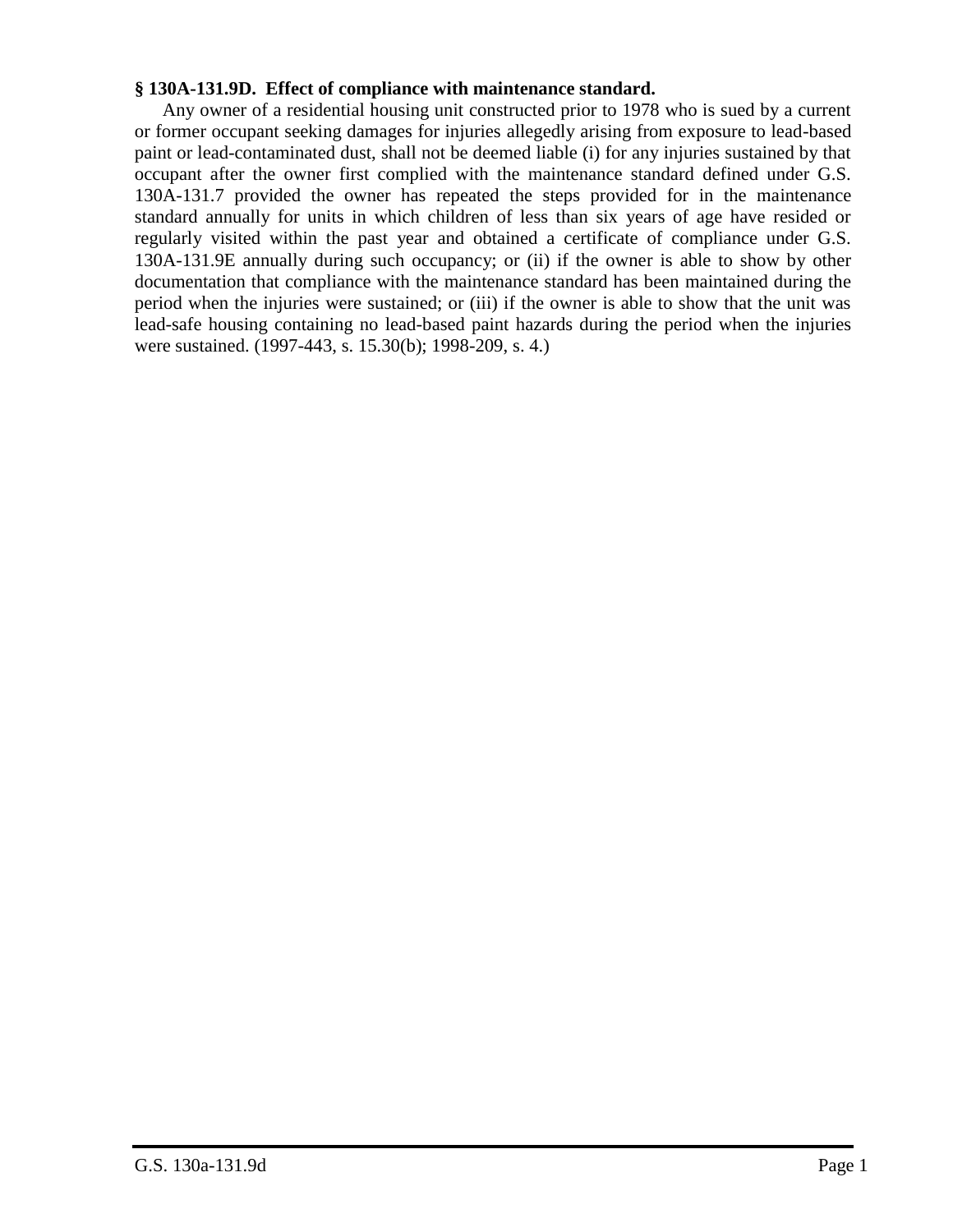## **§ 130A-131.9E. Certificate of evidence of compliance.**

An owner of a unit who has complied with the maintenance standard may apply annually to the Department for a certificate of compliance. Upon presentation of acceptable proof of compliance, the Department shall provide to the owner a certificate evidencing compliance. The Department may issue a certificate based solely on information provided by the owner and may revoke the certificate upon showing that any of the information is erroneous or inadequate, or upon finding that the unit is no longer in compliance with the maintenance standard. (1997-443, s. 15.30(b).)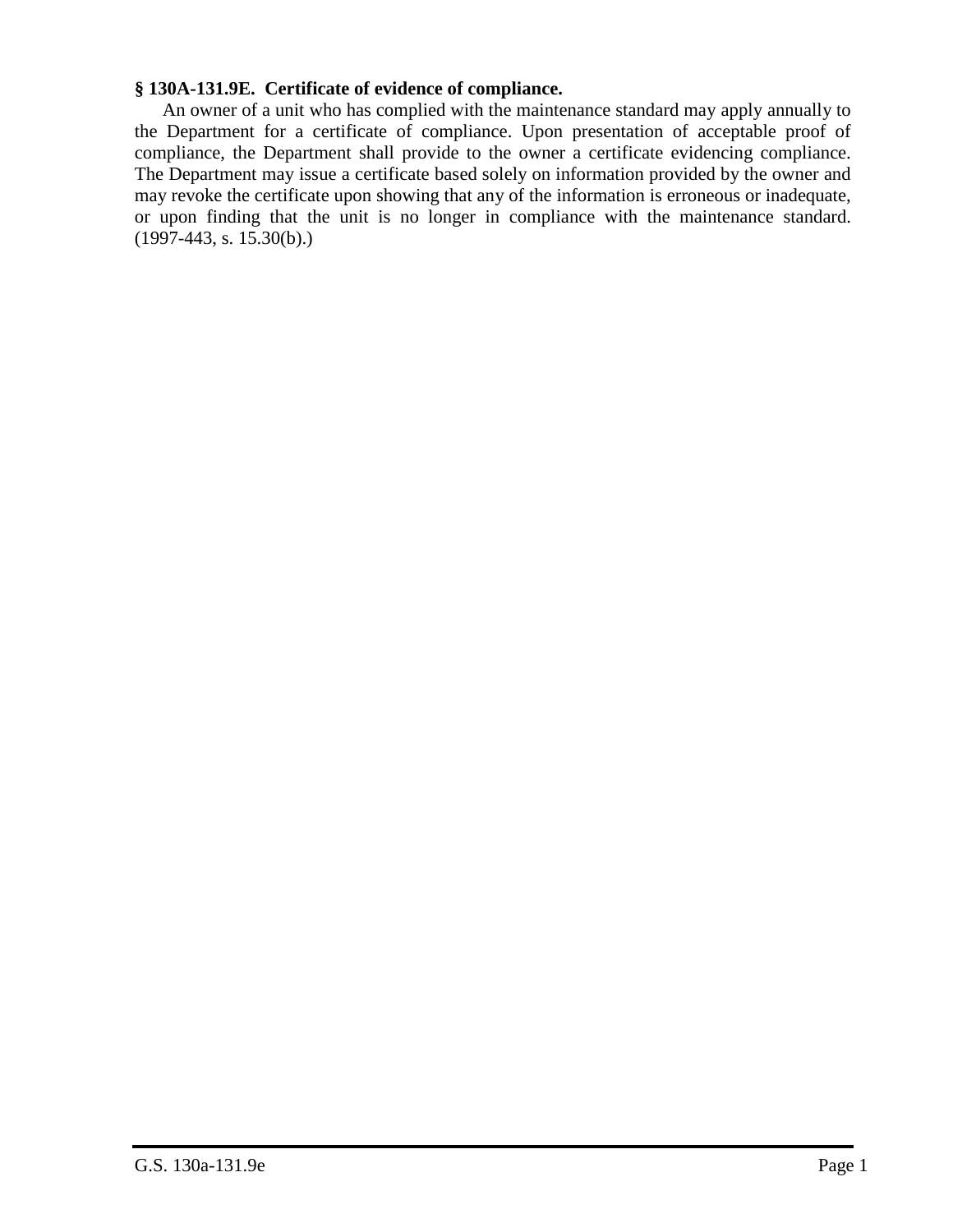# **§ 130A-131.9F. Discrimination in financing.**

(a) No bank or financial institution in the business of lending money for the purchase, sale, construction, rehabilitation, improvement, or refinancing of real property of the lending of money secured by an interest in real property may refuse to make such loans merely because of the presence of lead-based paint on the residential real property or in the residential housing unit provided that the owner is in compliance with the maintenance standard and has obtained a certificate of compliance under G.S. 130A-131.9E annually.

(b) Nothing in this section shall (i) require a financial institution to extend a loan or otherwise provide financial assistance if it is clearly evident that health-related issues, other than those related to lead-based paint, made occupancy of the housing accommodation an imminent threat to the health or safety of the occupant, or (ii) be construed to preclude a financial institution from considering the fair market value of the property which will secure the proposed loan.

(c) Failure to meet the maintenance standard shall not be deemed a default under existing mortgages. (1997-443, s. 15.30(b).)